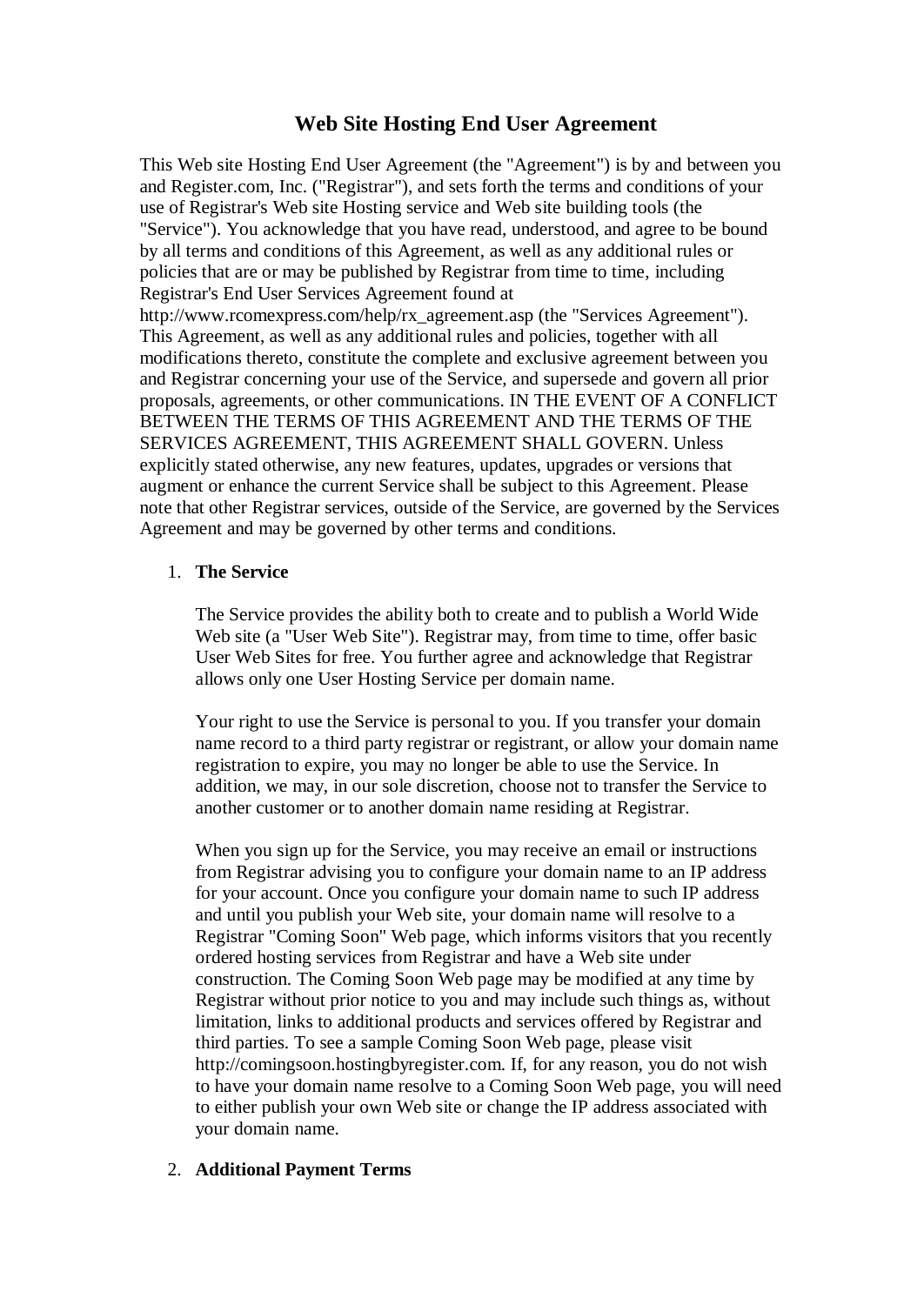#### a. **Data Storage and Transfer Fees**

All hosting plans are subject to storage and transfer limitations. In the event usage of the Service exceeds the allotted limits for a plan, you are responsible for all charges related to such excess stored data or transfers. In the event that you do not pay any applicable overage fees, Registrar reserves the right to suspend or disable your account until such fees are paid.

### b. **Upgrades**

You will have the ability to upgrade the Service at any time during the term of your Service. Such upgrade will take effect immediately. For any upgrade in package level, the credit or debit card that you provided in connection with your initial registration for the Service will be charged a pro-rata amount for the higher-level Service based on the number of days remaining in the term. Downgrades in Service are not available.

### c. **Billing and Renewal**

All billing and renewals will be managed by your primary service provider. For information concerning the billing and renewal of your hosting account, please refer to your primary service provider's end user agreement or contact your primary service provider.

### d. **Cancellation and Termination**

If you cancel the Service before the end of the term, you will have access to the Service for the remainder of the term for which you have prepaid. When your Service expires or is terminated, or your domain name expires, your User Web Site will cease resolving on the Internet, you will no longer have access to the Service, and all information and Content contained therein will be deleted. Registrar accepts no liability for such deleted information or Content.

### 3. **User Web Site Content**

You understand that you are solely and fully responsible for all information, data, text, software, music, sound, photographs, graphics, video, messages, goods, products, services or other materials ("Content"), whether publicly posted or privately transmitted using the Service or a User Web Site. Registrar does not pre-screen Content, but Registrar and its designees shall have the right (but not the obligation) in their sole discretion to refuse or remove any Content that is made available to others using the Service or on a User Web Site. Registrar neither endorses the Content of your User Web Site nor assumes responsibility for such Content. You agree that you must evaluate, and bear all risks associated with, the use of any Content, including any reliance on the accuracy, completeness, or usefulness of such Content.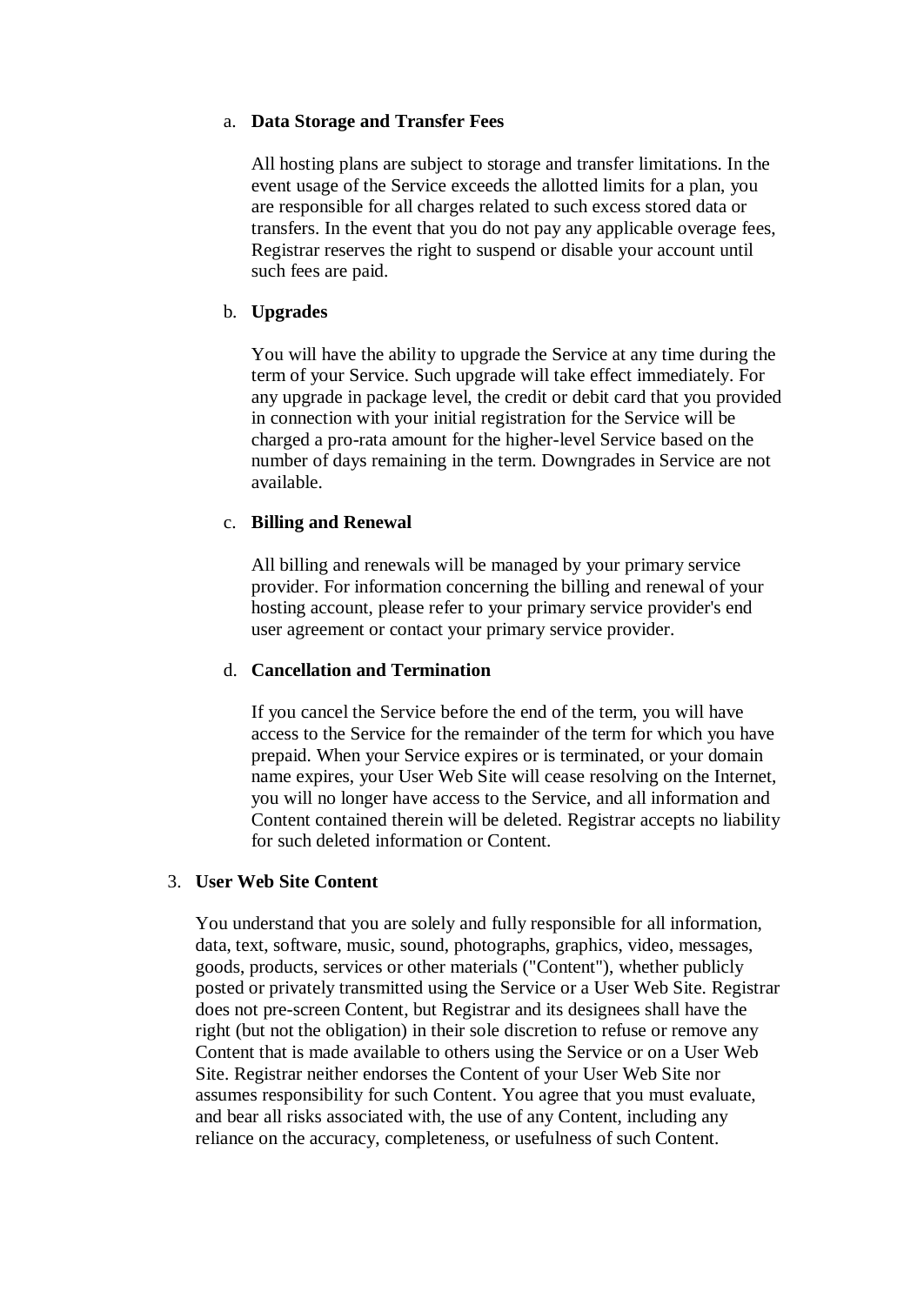The following is a non-exclusive list of activities prohibited under the terms of this Agreement:

- a. the uploading, posting or otherwise transmitting of any Content on a User Web Site that is unlawful, harmful, threatening, abusive, harassing, tortious, defamatory, vulgar, obscene, libelous, hateful, racially, ethnically or otherwise objectionable, or violates privacy, publicity or other personal rights of others;
- b. sending unsolicited bulk and/or commercial messages over the Internet to a large number of recipients (known as "spamming"), or maintaining an open SMTP relay. This prohibition extends to the sending of unsolicited mass mailings from another service that in any way implicates the use of the Service, Registrar's equipment or any domain name registration or electronic mail address serviced by Registrar;
- c. the forgery of any headers or other manipulation of identifiers in order to disguise the origin of any message sent in connection to a User Web Site;
- d. using the Service to harm minors in any way, including to advertise, transmit, store, post, display, or otherwise make available child pornography. Registrar is required by law, and will, notify law enforcement agencies when it becomes aware of the presence of child pornography on, or being transmitted through, the Service;
- e. the uploading, posting or other transmittal of any Content that violates, infringes or misappropriates the intellectual property rights of others, including patents, trademarks, service marks, trade secrets, copyrights or other proprietary rights of any party;
- f. the uploading, posting or other transmittal of any Content that you do not have a right to transmit under any law or under contractual, fiduciary or personal relationships (such as inside information, proprietary and confidential information learned or disclosed as part of employment relationships or under nondisclosure agreements);
- g. using the Service to create, upload, post or transmit any viruses, worms, Trojan horses, or for pinging, flooding, mailbombing or denial of service attacks or any other malicious computer code, files or programs designed to interrupt, destroy or limit the functionality of any computer software or hardware or telecommunications equipment;
- h. attacking or attempting to gain unauthorized access to the data, computers, accounts, systems or networks of others, or attempting to penetrate security measures of Registrar or other entities' systems ("hacking"), or eengaging in any activity that might be used as a precursor to an attempted system penetration (i.e. port scan, stealth scan, probe, or other information gathering activity);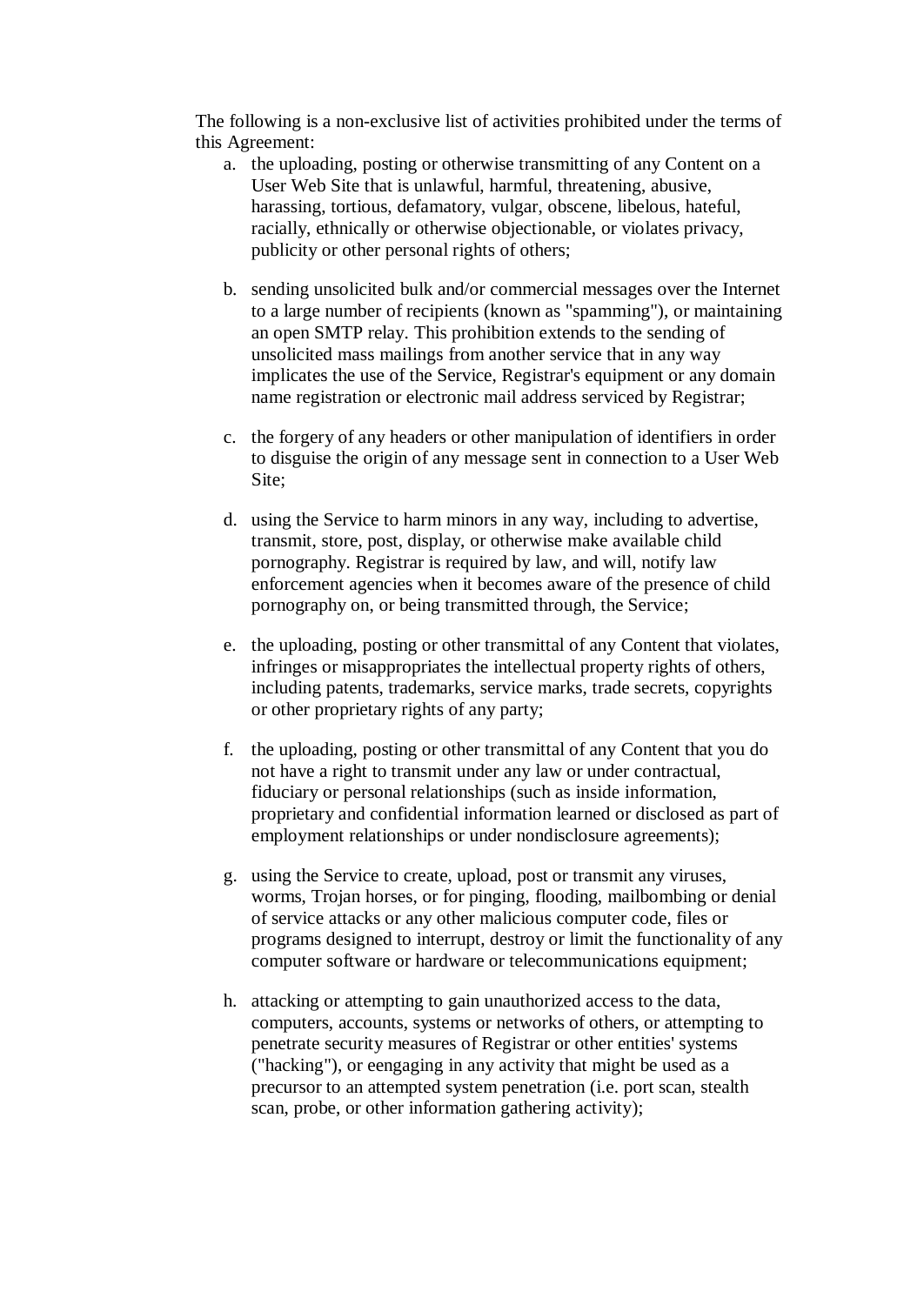- i. installation of 'auto-responders', 'cancel-bots' or similar automated or manual routines that generate excessive amounts of net traffic, or disrupt net newsgroups or email use by others.
- j. engaging in activities that disrupt the use of or interfere with the ability of others to effectively use the network or any connected network, system, service, or equipment;
- k. violating any local, state, national or international laws;
- l. engaging in or promoting gambling;
- m. displaying or promoting any type(s) of intoxicant, alcoholic beverage, cigarettes or drug, where prohibited by local, state, national or international law;
- n. "stalking" or otherwise harassing another;
- o. collecting or storing personal data about others without their consent;
- p. advocating, promoting, or providing assistance in carrying out violence or physical harm against any persons, nations, groups, entities or animals, including providing instructions on how to assemble explosive devices or other weapons, describing or displaying a weapon, parts of weapons or manuals for assembling any weapon, or promoting products or services that involve a significant risk of death or injury to any persons, or damage to business or other entities or property;
- q. exporting software or technical information, including encryption software, in violation of U.S. or international export control laws;
- r. the use of your User Web Sites as storage for remote loading or as a door or signpost to another home page;
- s. the impersonation of any person or entity, including, but not limited to, a Registrar official, forum leader, guide or host, or falsely stating or otherwise misrepresenting your affiliation with a person or entity;
- t. removing, modifying or hiding any of the advertising banners inserted into your User Web Sites;
- u. any resale or any exploitation for any commercial purposes of the Service by any and all means unless approved in advance in writing by Registrar; and
- v. Advertising, transmitting, offering for sale or otherwise making available any software, program, product, service or information that is designed to violate terms (a) through (u) above, or that Registrar determines, in its sole discretion, is inappropriate for sale through the Service provided by Registrar.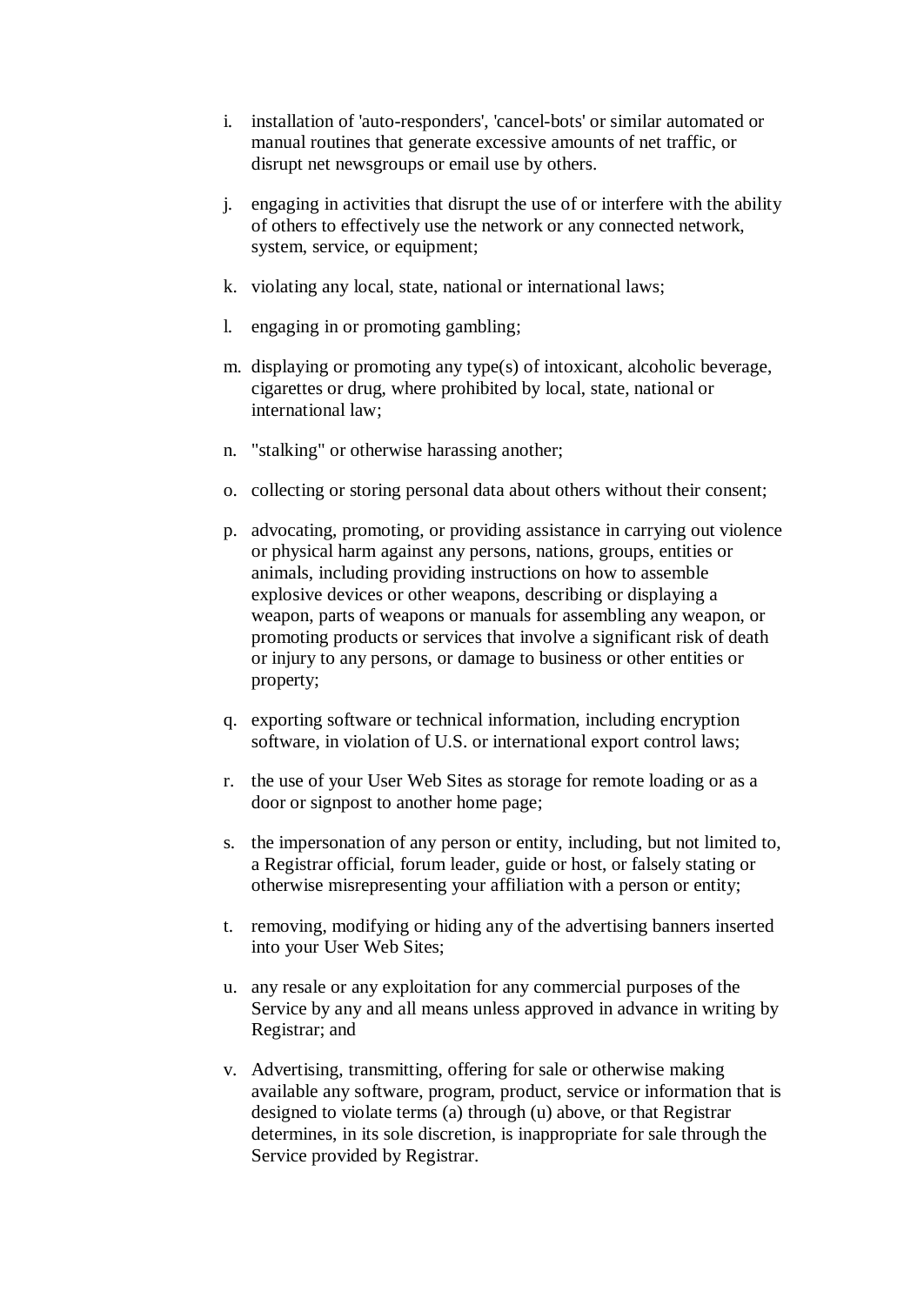### 4. **Copyrights**

Registrar respects the intellectual property rights of others and we ask our customers to do the same. Please see our copyright policy at [http://www.register.com/agreements/copyright\\_policy.cgi.](http://www.register.com/agreements/copyright_policy.cgi.) 

### 5. **Proprietary Rights; License Grant**

### a. **The Software**

You acknowledge and agree that the Service and any necessary software used in connection with the Service (the "Software") contains proprietary and confidential information that is protected by applicable intellectual property and other laws. You further acknowledge and agree that Content contained in sponsor advertisements or information presented to you through the Service or advertisements is protected by copyrights, trademarks, service marks, patents or other proprietary rights and laws. Except as expressly authorized by Registrar or its advertisers, you agree not to duplicate, modify, reproduce, rent, lease, loan, sell, give, sublicense, assign, distribute, otherwise transfer, create derivative works based on, reverse engineer, reverse assemble, decompile or otherwise attempt to discover any source code for the Service or the Software, in whole or in part, or to allow or assist any others to do so. Subject to the use restrictions of this Section 5, Registrar grants you a personal, non-transferable, non-sublicensable and non-exclusive right and license to use the object code of its Software for the sole purpose of accessing and using the Service. You agree not to access the Service by any means other than through the interface that is provided by Registrar for use in accessing the Service.

## b. **Digital Content**

Through our service, you may also be provided with objects including their API's as well as images, photographs, templates, animations, video, audio, music, text and applets, and online or electronic documentation (together called the "Digital Content").

You agree that if you utilize such Digital Content, you must first agree to be bound by the terms and conditions of Registrar's Digital Content License Agreement (the "Digital Content License") (included at the end of this Agreement). IF YOU DO NOT ACCEPT THE TERMS AND CONDITIONS OF THE DIGITAL CONTENT LICENSE, DO NOT DOWNLOAD ANY DIGITAL CONTENT.

### 6. **Your Representations; Communications**

By applying to use the Service, or by asking us to maintain or renew your use of the Service, you hereby represent and warrant to us that (a) any statements made by you in connection with your application to use or renew the Service are complete and accurate; (b) to your knowledge, your use of the Service will not infringe upon or otherwise violate the rights of any third party; (c) you are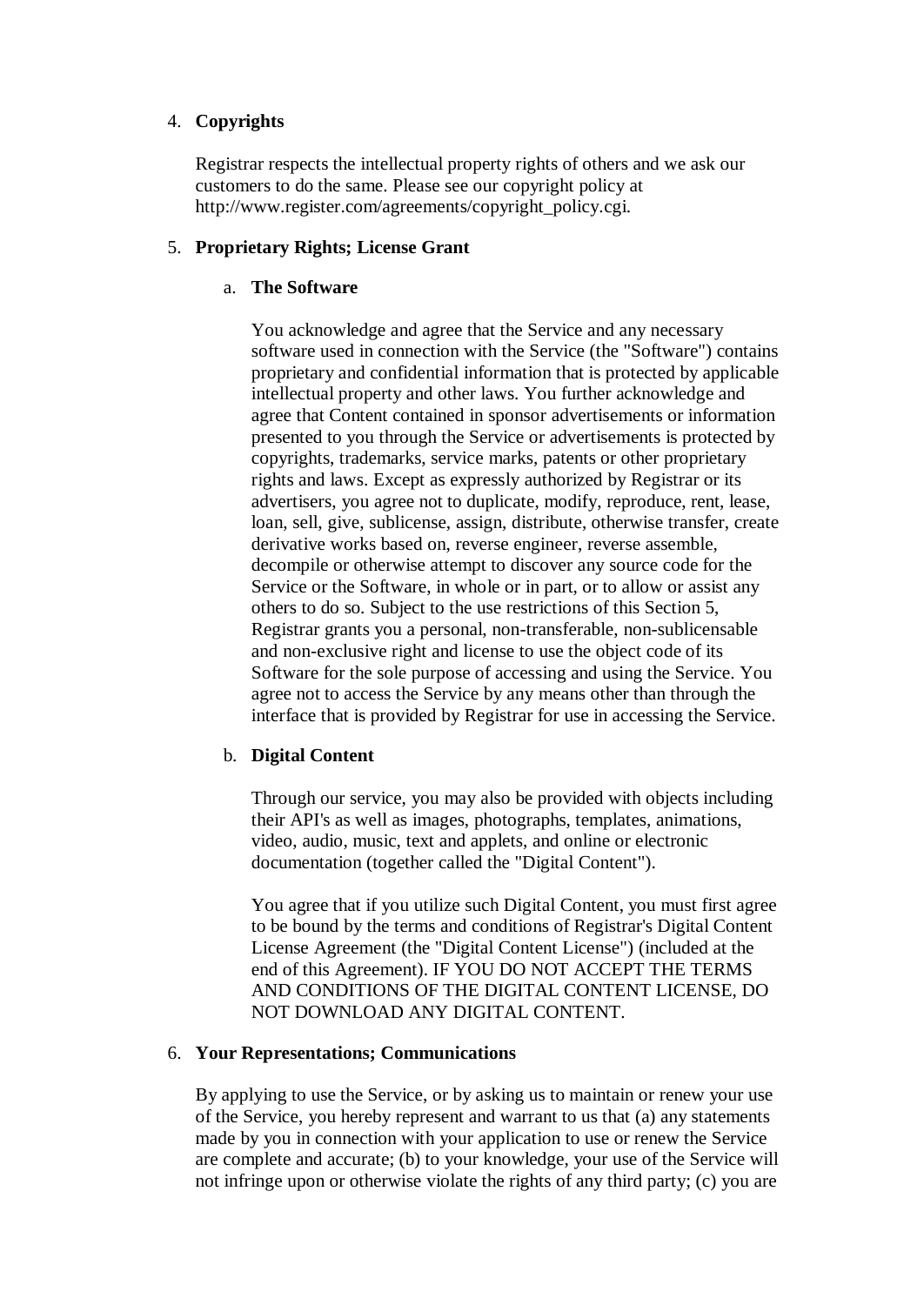not using the Service for an unlawful purpose; (d) you will not knowingly use the Service in violation of this Agreement or any applicable laws or regulations; and (e) you are at least 18 years of age and under no legal disabilities that would prevent you from entering into this Agreement (otherwise, a parent or guardian must accept this Agreement and make the proper payment). You agree and acknowledge that it is your responsibility to determine whether your User Web Site infringes or violates someone else's rights. You understand and agree that the Service may include certain communications from Registrar, such as renewal and billing notices, service announcements and administrative messages, and that these communications are considered part of the Service and you will not be able to opt out of receiving them. On occasion, Registrar may have a need to communicate with you via email about these issues. It is your responsibility to check email sent to the email address associated with the Service, which is the address that you provide to us in your Service application.

### 7. **Agents**

You agree that, if you are using the Service for someone else, you additionally represent and warrant that you have obtained consent to post the content included on your User Web Site.

#### 8. **Suspension, Cancellation, Transfer or Modification**

You agree and acknowledge that Registrar will, in its sole discretion, determine whether or not your User Web Site is consistent with (i) the terms and conditions of this Agreement, or (ii) applicable Registrar operating rules and policies. You also agree and acknowledge that Registrar may suspend, remove, delete or modify any User Web Site or any portion thereof that Registrar deems inconsistent with the terms and conditions of this Agreement or unacceptable for any other reason and may suspend, cancel or modify your access to and use of the Service for any violation of those terms and conditions, in Registrar's sole discretion, and without prior notice to you. Such termination of the Service may result in the deactivation or deletion of your User Web Site, and the forfeiture, and deletion of all related files contained in your account. You further agree and acknowledge that Registrar may, in its sole discretion, charge a reinstatement fee of up to to customers who have had their Service suspended or canceled as a result of a violation of the terms and conditions of this Agreement, or otherwise. If you re-register for services after Registrar's cancellation of your account without Registrar's written consent, Registrar will cancel your account and all dues and fees paid to date regardless of whether service has been rendered will be forfeited. Additionally, any amounts due will be immediately payable.

Registrar shall also have the right in its sole discretion to suspend, cancel, or otherwise modify your use of the Service or User Web Site at such time as Registrar receives what reasonably appears to be an authentic notification from a court or tribunal of competent jurisdiction. Finally, Registrar reserves the right at any time and from time to time to modify or discontinue, temporarily or permanently, the Service (or any part thereof) with or without